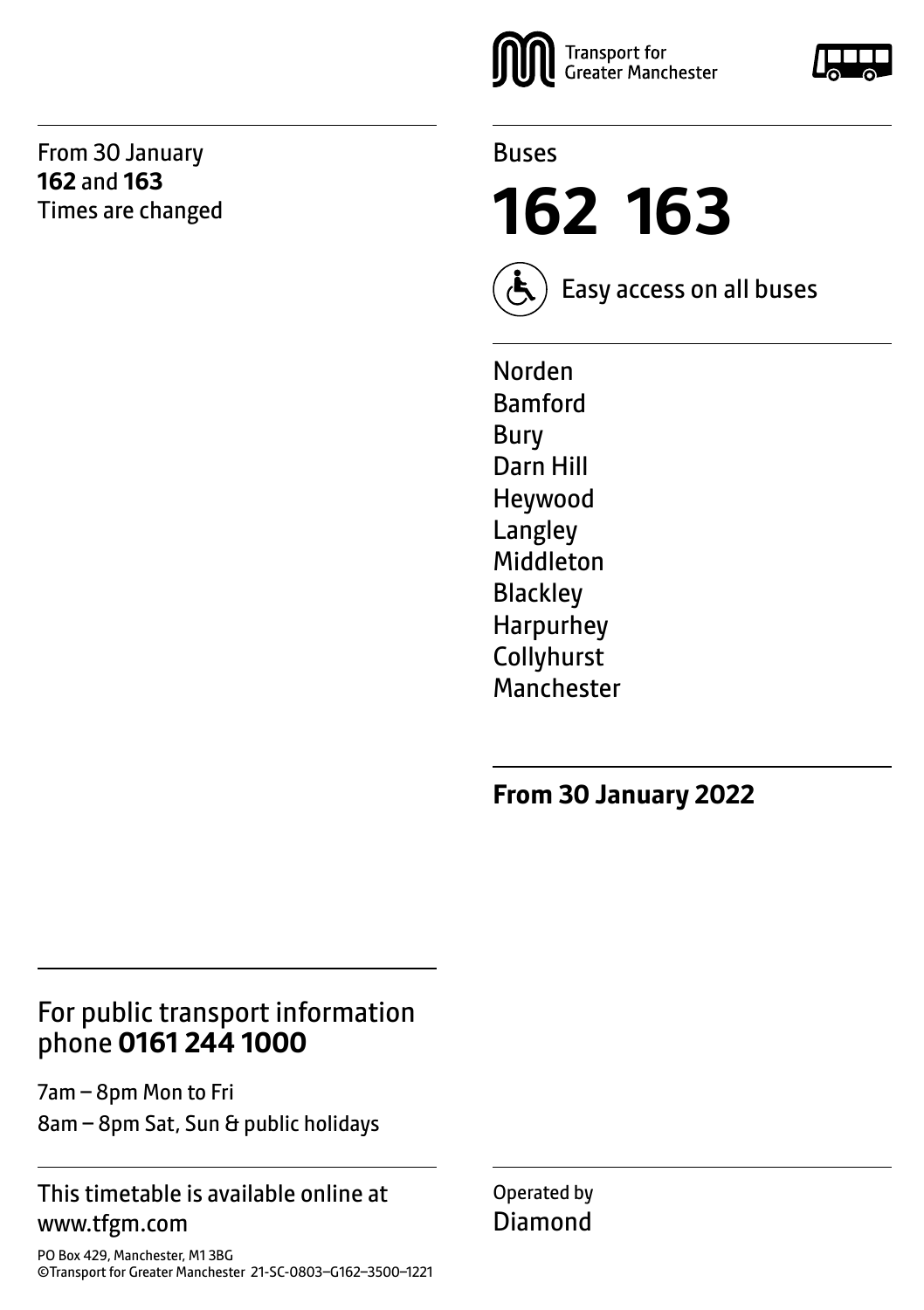# Additional information

# Alternative format

To ask for leaflets to be sent to you, or to request large print, Braille or recorded information phone 0161 244 1000 or visit www.tfgm.com

### Easy access on buses



 Journeys run with low floor buses have no steps at the entrance, making getting on and off easier. Where shown, low floor buses have a ramp for access and a dedicated space for wheelchairs and pushchairs inside the bus. The bus operator will always try to provide easy access services where these services are scheduled to run.

# Using this timetable

Timetables show the direction of travel, bus numbers and the days of the week. Main stops on the route are listed on the left. Where no time is shown against a particular stop, the bus does not stop there on that journey. Check any letters which are shown in the timetable against the key at the bottom of the page.

# Where to find information about service changes

www.tfgm.com Bus station posters Leaflets from outlets.

# Tickets and information

Bus companies offer a range of tickets for use on their own buses. For travel on any service in the County, use System One tickets, including DaySaver. Travelshops provide tickets, information and journey planning advice on buses, trains and trams for work and pleasure.

# Using the 24 hour clock

Times are shown in four figures. The first two are the hour and the last two are the minutes.

0753 is 53 minutes past 7am 1953 is 53 minutes past 7pm



# Operator details

#### **Diamond**

Weston Street Bolton BL3 2AW Telephone 01204 937535 Email commentsdiamondbusnorthwest@rotala.co.uk www.diamondbuses.com

### **Travelshops**

#### **Bury Interchange**

Mon to Fri 7am to 5.30pm Saturday 8am to 5.30pm Sunday\* Closed

#### **Middleton Bus Station**

Mon to Sat 8.30am to 1.15pm and 2pm to 4pm Sunday\* Closed

#### **Manchester Shudehill Interchange**

Mon to Sat 7am to 6pm Sunday Closed Public hols 10am to 1.45pm and 2.30pm to 5.30pm \*Including public holidays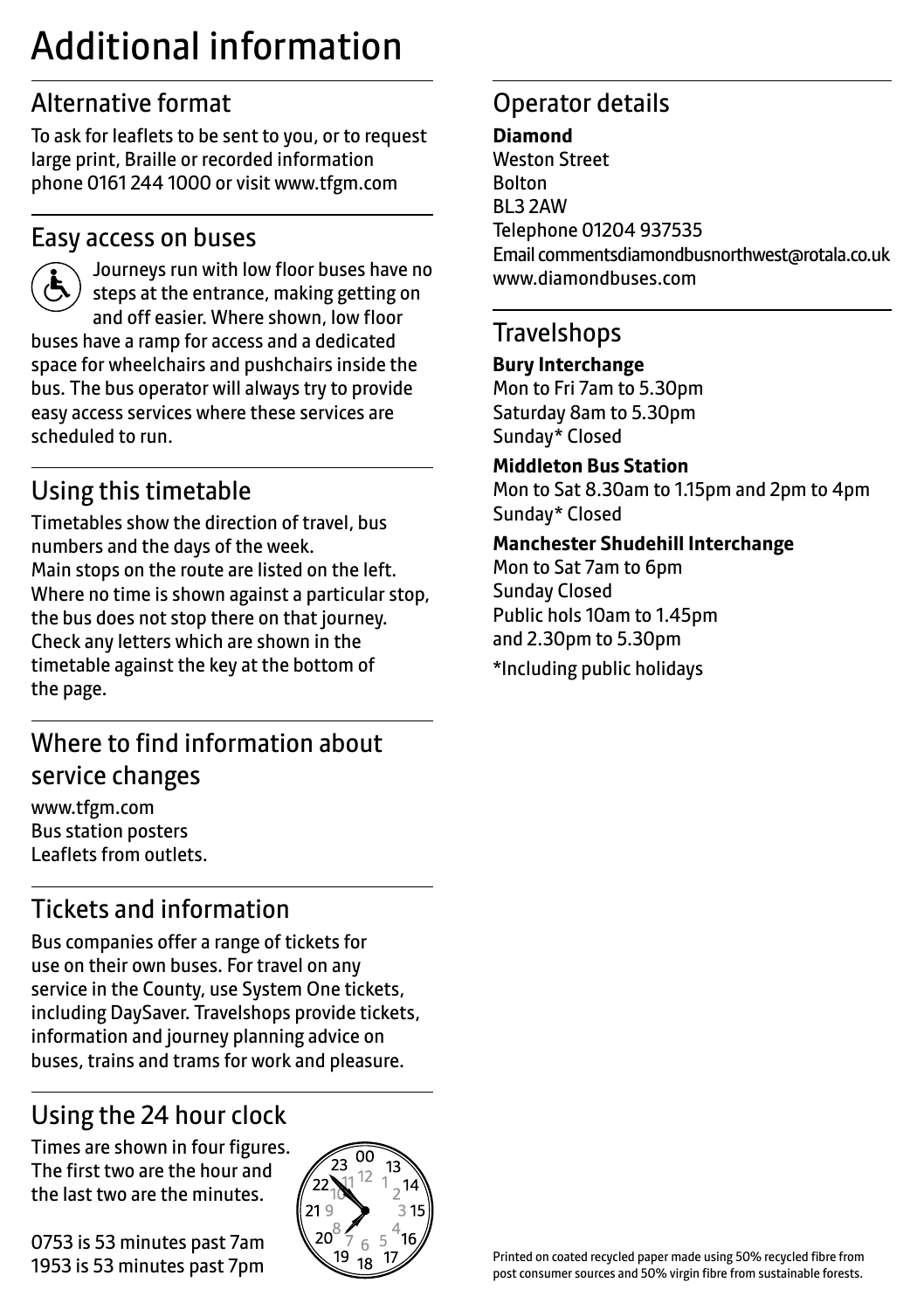# Norden — Bamford — Heywood — Langley — Middleton — Manchester 162 Bury — Darn Hill — Heywood — Langley — Middleton — Manchester 163

# Mondays to Fridays

|                                | 163  | 163  | 163  | 163  | 163  | 163   | 163       | 163  | 163  | 163              | 162  | 163  | 162  | 163  | 163  | 162  | 163  | 163  | 163  |
|--------------------------------|------|------|------|------|------|-------|-----------|------|------|------------------|------|------|------|------|------|------|------|------|------|
| Norden, Norden Way             |      |      |      |      |      |       |           |      |      |                  | 0636 |      | 0653 |      |      | 0719 |      |      |      |
| Bury, Interchange              |      | 0435 | 0500 | 0515 | 0530 |       | 0545 0555 | 0605 | 0614 | 0624             |      | 0639 |      | 0654 | 0707 |      | 0720 | 0737 | 0756 |
| Darn Hill, Our Ladys Church    |      | 0445 | 0510 | 0525 | 0540 | 0555  | 0605      | 0615 | 0624 | 0634             |      | 0651 |      | 0706 | 0719 |      | 0732 | 0749 | 0808 |
| Heywood, Library               |      | 0452 | 0517 | 0532 | 0547 | 0602  | 0612      | 0622 | 0631 | 0641             | 0651 | 0700 | 0708 | 0715 | 0728 | 0734 | 0741 | 0758 | 0817 |
| Langley Lane                   | 0431 | 0501 | 0526 | 0541 | 0556 | 0611  | 0621      | 0631 |      | 0640 0650        | 0700 | 0709 | 0717 | 0724 | 0737 | 0743 | 0750 | 0807 | 0826 |
| Middleton, Bus Station arr     | 0438 | 0508 | 0533 | 0548 | 0603 | 0618  | 0629      | 0639 |      | 0648 0658        | 0711 | 0720 | 0728 | 0735 | 0748 | 0754 | 0801 | 0818 | 0837 |
| Middleton, Bus Station dep     | 0440 | 0510 | 0535 | 0550 | 0605 | 0620  | 0631      | 0642 | 0653 | 0703             | 0716 | 0725 | 0733 | 0740 | 0753 | 0759 | 0806 | 0823 | 0842 |
| Harpurhey, Moston Lane         | 0451 | 0521 | 0546 | 0601 | 0616 | 0631  | 0642      | 0653 | 0704 | 0714             | 0727 | 0736 | 0744 | 0751 | 0804 | 0810 | 0817 | 0834 | 0853 |
| Manchester, Piccadilly Gardens | 0506 | 0536 | 0601 | 0616 | 0631 | 0646  | 0700      | 0713 | 0724 | 0734             | 0749 | 0801 | 0812 | 0827 | 0840 | 0847 | 0900 | 0910 | 0922 |
|                                | 163  | 163  | 163  | 163  | 163  |       | 163       | 163  | 163  | 163              | 163  | 163  | 163  | 163  | 163  | 163  | 163  | 163  | 163  |
| Bury, Interchange              | 0812 | 0829 | 0841 | 0853 | 0905 |       | 1441      | 1453 | 1505 | 1517             | 1529 | 1541 | 1553 | 1605 | 1617 | 1629 | 1641 | 1653 | 1705 |
| Darn Hill, Our Ladys Church    | 0824 | 0841 | 0853 | 0905 | 0917 | and   | 1453      | 1507 | 1519 | 1531             | 1543 | 1555 | 1610 | 1622 | 1634 | 1646 | 1656 | 1708 | 1720 |
| Heywood, Library               | 0833 | 0850 | 0902 | 0914 | 0926 | every | 1502      | 1518 | 1533 | 1545             | 1557 | 1609 | 1624 | 1636 | 1648 | 1700 | 1710 | 1722 | 1734 |
| Langley Lane                   | 0842 | 0859 | 0911 | 0923 | 0935 | 12    | 1511      | 1527 | 1542 | 1554             | 1606 | 1618 | 1633 | 1645 | 1657 | 1709 | 1719 | 1731 | 1743 |
| Middleton, Bus Station arr     | 0853 | 0910 | 0922 | 0934 | 0946 | mins  | 1522      | 1538 | 1553 | 1605             | 1617 | 1629 | 1644 | 1656 | 1708 | 1720 | 1730 | 1742 | 1754 |
| Middleton, Bus Station dep     | 0858 | 0915 | 0927 | 0939 | 0951 | until | 1527      | 1543 | 1558 | 1610             | 1622 | 1634 | 1649 | 1701 | 1713 | 1725 | 1735 | 1747 | 1759 |
| Harpurhey, Moston Lane         | 0909 | 0926 | 0938 | 0950 | 1002 |       | 1538      | 1554 | 1609 | 162 <sup>2</sup> | 1633 | 1645 | 1700 | 1712 | 1724 | 1736 | 1746 | 1758 | 1810 |
| Manchester, Piccadilly Gardens | 0932 | 0947 | 0959 | 1007 | 1018 |       | 1554      | 1617 | 1634 | 1646             | 1658 | 1710 | 1723 | 1735 | 1746 | 1758 | 1806 | 1818 | 1830 |
|                                | 163  | 163  | 163  | 163  | 163  | 163   | 163       | 163  | 163  | 163              | 163  | 163  | 163  | 163  | 163  | 163  |      |      |      |
| Bury, Interchange              | 1717 | 1730 | 1745 | 1800 | 1815 | 1840  | 1855      | 1910 | 1948 | 2018             | 2048 | 2118 | 2148 | 2223 | 2253 | 2328 |      |      |      |
| Darn Hill, Our Ladys Church    | 1732 | 1745 | 1759 | 1814 | 1827 | 1852  | 1907      | 1922 | 1958 | 2028             | 2058 | 2128 | 2158 | 2233 | 2303 | 2338 |      |      |      |
| Heywood, Library               | 1744 | 1756 | 1808 | 1823 | 1836 | 1901  | 1916      | 1931 | 2007 | 2036             | 2106 | 2136 | 2206 | 2240 | 2310 | 2345 |      |      |      |
| Langley Lane                   | 1753 | 1805 | 1817 | 1832 | 1845 | 1910  | 1925      | 1940 | 2015 | 2044             | 2114 | 2144 | 2214 | 2248 | 2318 | 2353 |      |      |      |
| Middleton, Bus Station arr     | 1804 | 1816 | 1828 | 1843 | 1856 | 1921  | 1936      | 1951 | 2026 | 2054             | 2124 | 2154 | 2224 | 2258 | 2328 | 0003 |      |      |      |
| Middleton, Bus Station dep     | 1809 | 1821 | 1830 | 1845 | 1858 | 1923  | 1938      | 1953 | 2027 | 2055             | 2125 | 2155 | 2225 | 2259 | 2329 |      |      |      |      |
| Harpurhey, Moston Lane         | 1820 | 1832 | 1841 | 1855 | 1908 | 1933  | 1948      | 2003 | 2036 | 2104             | 2134 | 2203 | 2233 | 2307 | 2337 |      |      |      |      |
| Manchester, Piccadilly Gardens | 1839 | 1849 | 1857 | 1909 | 1922 | 1947  | 2002      | 2017 | 2048 | 2116             | 2146 | 2215 | 2245 | 2318 | 2348 |      |      |      |      |

W– All bus 162 and 163 journeys are run using easy access buses. See inside front cover of this leaflet for details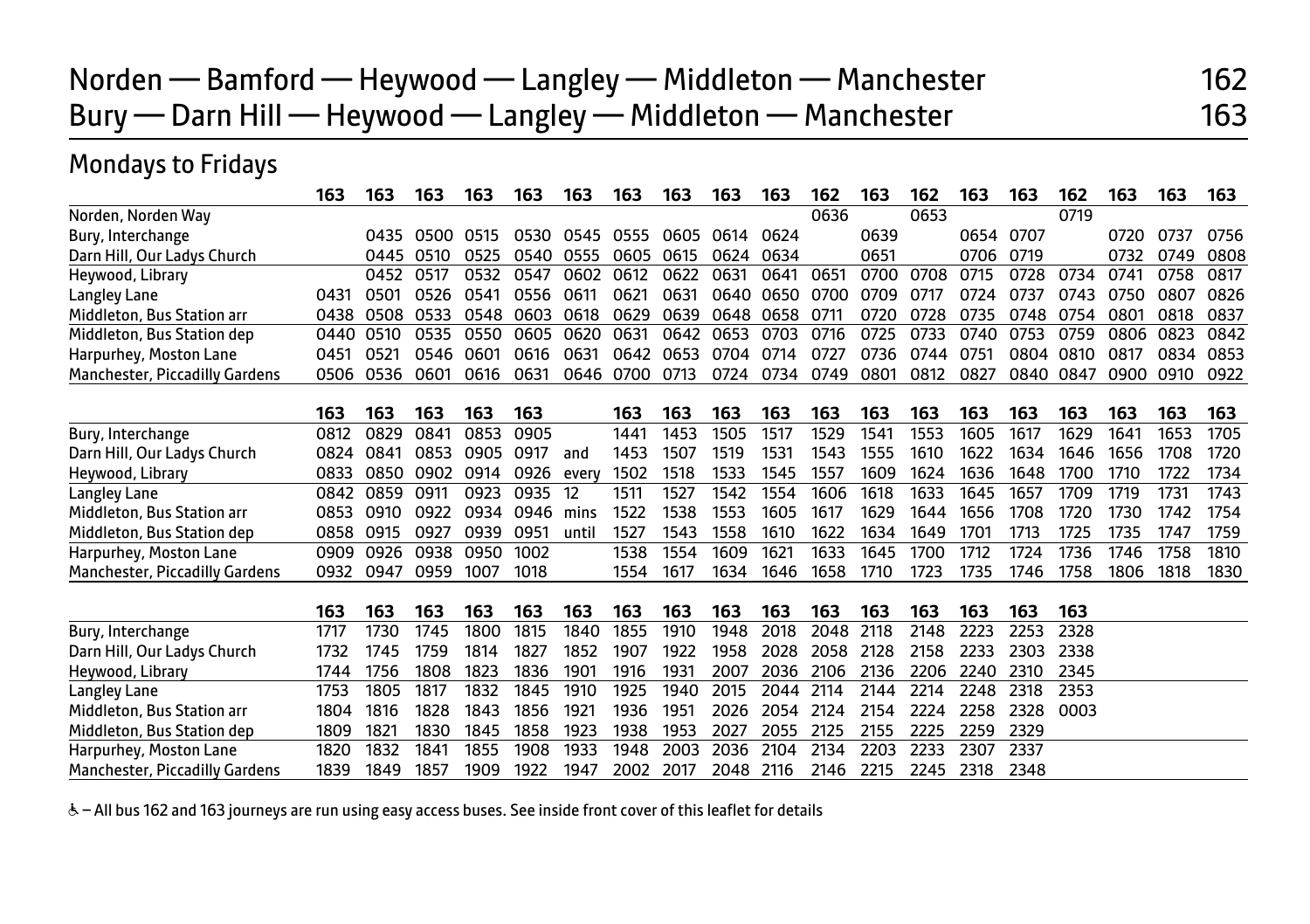## **Saturdays**

|                                | 163  | 163 | 163                                                                | 163 | 163  | 163  | 163 | 163       | 163           | 163       | 163          | 163  |       | 163  | 163  | 163  | 163            | 163  |
|--------------------------------|------|-----|--------------------------------------------------------------------|-----|------|------|-----|-----------|---------------|-----------|--------------|------|-------|------|------|------|----------------|------|
| Bury, Interchange              |      |     | 0506 0536 0606 0632 0652 0709 0724 0739                            |     |      |      |     |           | 0754 0805     |           | 0941 0953    |      |       | 1705 | 1720 | 1735 | 1750           | 1810 |
| Darn Hill, Our Ladys Church    | 0516 |     | 0546 0616 0643 0703 0719 0734 0749                                 |     |      |      |     |           | 0804 0815 and |           | 0951         | 1005 | and   | 1717 | 1732 | 1747 | 1802           | 1822 |
| Heywood, Library               | 0523 |     | 0553 0623 0649 0709 0728 0743 0758 0813 0824 every 1000 1014 every |     |      |      |     |           |               |           |              |      |       | 1726 | 1741 | 1756 | 1811 1831      |      |
| Langley Lane                   | 0531 |     | 0601 0631 0659 0719 0737 0752 0807 0822 0833 12                    |     |      |      |     |           |               |           | 1009 1023 12 |      |       | 1735 | 1750 |      | 1805 1820 1840 |      |
| Middleton, Bus Station arr     |      |     | 0538 0608 0638 0706 0726 0746 0801 0816 0831                       |     |      |      |     |           |               | 0842 mins | 1018         | 1034 | mins  | 1746 | 1759 | 1814 | 1829           | 1847 |
| Middleton, Bus Station dep     |      |     | 0540 0610 0640 0708 0728 0750 0805 0820 0835 0846 until            |     |      |      |     |           |               |           | 1022         | 1039 | until | 1751 | 1801 | 1816 | 1831 1849      |      |
| Harpurhey, Moston Lane         |      |     | 0550 0620 0650 0720 0740 0801 0816 0831                            |     |      |      |     |           | 0846 0857     |           | 1033 1050    |      |       | 1802 | 1812 | 1827 | 1842 1901      |      |
| Manchester, Piccadilly Gardens |      |     | 0603 0633 0703 0737                                                |     | 0757 | 0817 |     | 0832 0847 | 0902 0913     |           | 1049 1106    |      |       | 1818 | 1828 |      | 1843 1858 1914 |      |

|                                | 163  | 163       | 163                                                    | 163 | 163 | 163                 | 163  | 163  | 163  | 163            | 163                      | -163 |
|--------------------------------|------|-----------|--------------------------------------------------------|-----|-----|---------------------|------|------|------|----------------|--------------------------|------|
| Bury, Interchange              |      |           | 1825 1843 1858 1913                                    |     |     | 1947 2018 2048 2123 |      |      |      |                | 2153 2223 2253 2328      |      |
| Darn Hill, Our Ladys Church    | 1837 |           | 1855 1910 1925 1957 2028 2058 2133 2203 2233 2303 2338 |     |     |                     |      |      |      |                |                          |      |
| Heywood, Library               |      |           | 1846 1904 1919 1934 2005 2036 2106 2141                |     |     |                     |      |      | 2211 |                | 2241 2311 2346           |      |
| Langley Lane                   |      | 1855 1913 | 1928 1943 2013 2044 2114 2149 2219 2249 2319 2354      |     |     |                     |      |      |      |                |                          |      |
| Middleton, Bus Station arr     |      |           | 1902 1920 1935 1950 2020 2051 2121                     |     |     |                     |      |      |      |                | 2156 2226 2256 2326 0001 |      |
| Middleton, Bus Station dep     |      |           | 1904 1922 1937 1952 2026 2057 2127                     |     |     |                     |      | 2157 | 2227 | 2257 2327      |                          |      |
| Harpurhey, Moston Lane         | 1916 |           | 1934 1949 2004 2036 2107                               |     |     |                     | 2137 | 2207 | 2237 | 2307 2337      |                          |      |
| Manchester, Piccadilly Gardens |      |           | 1929 1947 2002 2017 2047 2118                          |     |     |                     | 2148 | 2218 |      | 2248 2318 2348 |                          |      |

### Sundays and public holidays (except Christmas and New Year period)

|                                       | 163  | 163  | 163            | 163                           | 163       | 163  | 163  | 163  |       | 163  |       | 163  | 163  | 163  |       | 163       | 163  | 163  | 163  |
|---------------------------------------|------|------|----------------|-------------------------------|-----------|------|------|------|-------|------|-------|------|------|------|-------|-----------|------|------|------|
| Bury, Interchange                     |      | 0705 | 0735           | 0805                          | 0835      | 0905 | 0930 | 0945 |       | 1500 |       | 1730 | 1810 | 1848 |       | 2018      |      | 2123 |      |
| Darn Hill, Our Ladys Church           |      | 0715 | 0745 0815      |                               | 0845 0915 |      | 0941 | 0957 | and   | 1512 | and   | 1742 | 1822 | 1900 | and   | 2030      |      | 2133 |      |
| Heywood, Library                      |      | 0723 |                | 0753 0823 0853 0923 0949 1005 |           |      |      |      | every | 1520 | everv | 1750 | 1830 | 1908 | every | 2038      |      | 2141 |      |
| Langley Lane                          | 0701 | 0731 | 0801           | 0831                          | 0901      | 0931 | 0957 | 1014 | 15    | 1529 | 30    | 1759 | 1839 | 1916 | 30    | 2046      |      | 2149 |      |
| Middleton, Bus Station arr            | 0710 | 0740 | 0810           | 0840 0910                     |           | 0940 | 1006 | 1024 | mins  | 1539 | mins  | 1809 | 1848 | 1924 | mins  | 2054      |      | 2156 |      |
| Middleton, Bus Station dep            | 0712 |      |                | 0742 0812 0842 0915           |           | 0945 | 1011 | 1029 | until | 1544 | until | 1814 | 1853 | 1926 | until | 2056 2126 |      | 2157 | 2227 |
| Harpurhey, Moston Lane                | 0722 | 0752 | 0822 0852      |                               | 0924      | 0954 | 1022 | 1040 |       | 1555 |       | 1825 | 1903 | 1936 |       | 2106      | 2136 | 2207 | 2237 |
| <b>Manchester, Piccadilly Gardens</b> | 0735 |      | 0805 0835 0905 |                               | 0935      | 1005 | 1035 | 1056 |       | 1611 |       | 1841 | 1915 | 1948 |       | 2118      | 2148 | 2218 | 2249 |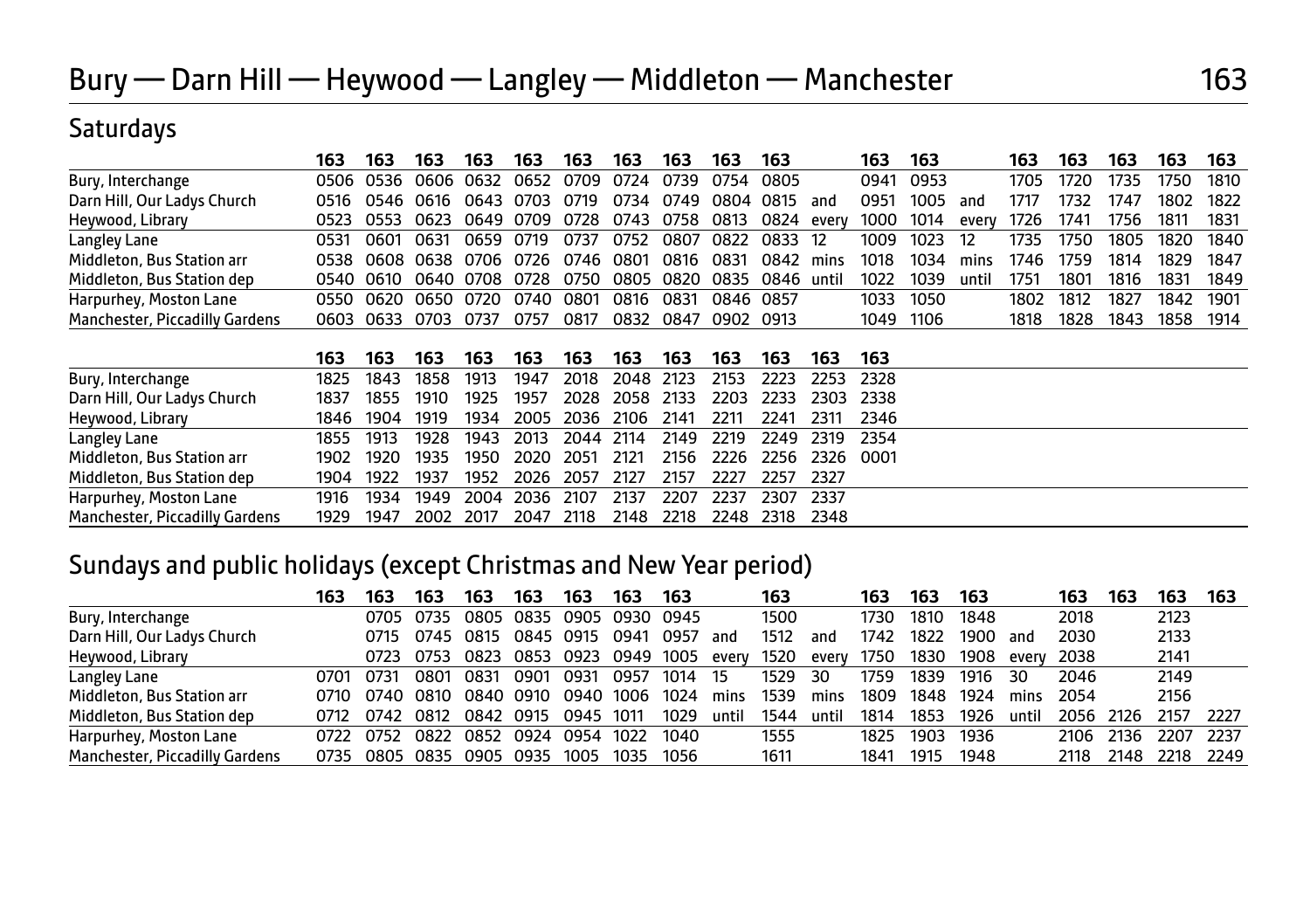|                                | 163  | 163       | 163  |
|--------------------------------|------|-----------|------|
| Bury, Interchange              | 2223 |           | 2323 |
| Darn Hill, Our Ladys Church    | 2233 |           | 2333 |
| Heywood, Library               | 2241 |           | 2341 |
| Langley Lane                   | 2249 |           | 2349 |
| Middleton, Bus Station arr     | 2256 |           | 2356 |
| Middleton, Bus Station dep     |      | 2257 2327 |      |
| Harpurhey, Moston Lane         |      | 2307 2337 |      |
| Manchester, Piccadilly Gardens |      | 2318 2348 |      |

### Sundays and public holidays (except Christmas and New Year period) (continued)

Bus 162 does not run on Saturdays, Sundays or public holidays

For details of buses during the Christmas and New Year period, please phone 0161 244 1000

& - All bus 163 journeys are run using easy access buses. See inside front cover of this leaflet for details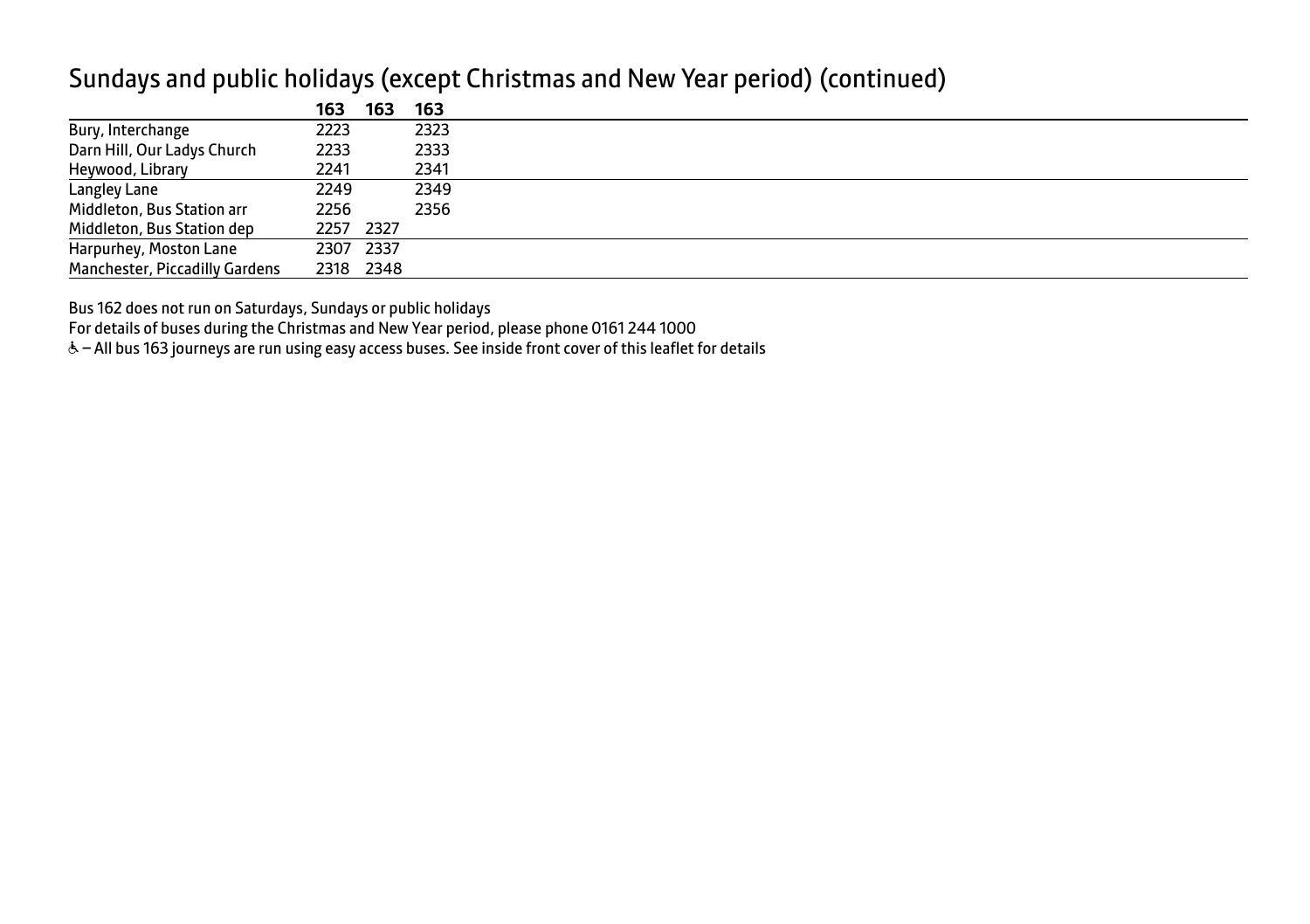

information being inaccurate.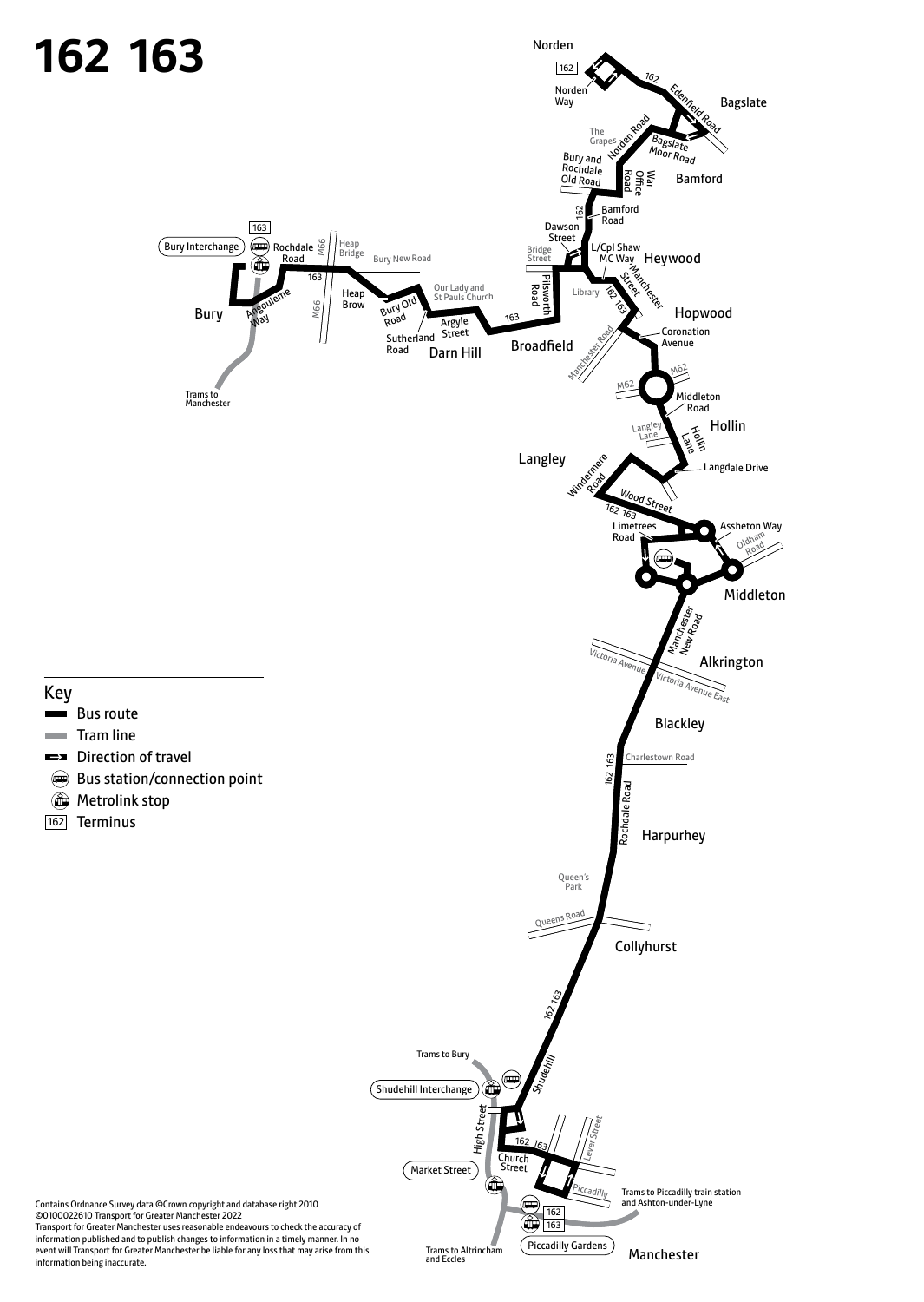# Manchester — Middleton — Langley — Heywood — Bamford — Norden 162 Manchester — Middleton — Langley — Heywood — Darn Hill — Bury 163

# Mondays to Fridays

|                                       | 163  | 163              | 163  | 163   | 163   | 163       | 163  | 163  | 163  | 163  | 163   | 163  |       | 163  | 163  |       | 163  | 163  | 163  |
|---------------------------------------|------|------------------|------|-------|-------|-----------|------|------|------|------|-------|------|-------|------|------|-------|------|------|------|
| <b>Manchester, Piccadilly Gardens</b> | 0513 | 0543             | 0611 | 0623  | 0635  | 0647      | 0659 | 0711 | 0723 | 0735 | 0747  | 0759 |       | 0847 | 0859 |       | 1347 | 1359 | 1411 |
| Harpurhey, Moston Lane                | 0524 | 0554             | 0622 | 0634  |       | 0646 0659 | 0713 | 0725 | 0737 | 0749 | 0801  | 0813 | and   | 0901 | 0913 | and   | 1401 | 1413 | 1427 |
| Middleton, Bus Station arr            | 0534 | 0604             | 0632 | 0644  | 0656  | 0709      | 0725 | 0737 | 0749 | 0801 | 0813  | 0825 | every | 0913 | 0925 | every | 1413 | 1425 | 1442 |
| Middleton, Bus Station dep            | 0536 | 0606             | 0634 | 0646  | 0658  | 0711      | 0727 | 0742 | 0754 | 0806 | 0815  | 0827 | 12    | 0915 | 0927 | 12    | 1415 | 1427 | 1444 |
| Langley Lane                          | 0547 | 0617             | 0645 | 0658  | 0710  | 0725      | 0743 | 0759 | 0811 | 0821 | 0832  | 0842 | mins  | 0930 | 0939 | mins  | 1427 | 1441 | 1501 |
| Heywood, Library                      | 0555 | 0625             | 0653 | 0706  | 0719  | 0735      | 0753 | 0809 | 0821 | 0831 | 0842  | 0852 | until | 0940 | 0949 | until | 1437 | 1451 | 1512 |
| Darn Hill, Our Ladys Church           | 0603 | 0633             | 0701 | 0714  | 0728  | 0744      | 0804 | 0820 | 0832 | 0840 | 0851  | 0901 |       | 0949 | 0958 |       | 1446 | 1500 | 1521 |
| Bury, Interchange                     | 0615 | 0645             | 0713 | 0727  | 0743  | 0759      | 0819 | 0835 | 0847 | 0855 | 0904  | 0914 |       | 1002 | 1011 |       | 1459 | 1513 | 1534 |
|                                       | 163  | 163              | 163  | 163   |       | 163       | 163  | 163  | 163  | 162  | 163   | 162  | 163   | 163  | 162  | 163   | 162  | 163  | 163  |
| <b>Manchester, Piccadilly Gardens</b> | 1423 | 1435             | 1447 | 1459  |       | 1547      | 1600 | 1615 | 1630 | 1645 | 1657  | 1711 | 1725  | 1735 | 1747 | 1759  | 1811 | 1825 | 1837 |
| Harpurhey, Moston Lane                | 1440 | 1452             | 1504 | 1516  | and   | 1604      | 1618 | 1634 | 1649 | 1704 | 1715  | 1731 | 1743  | 1753 | 1805 | 1816  | 1826 | 1839 | 1851 |
| Middleton, Bus Station arr            | 1455 | 1508             | 1522 | 1535  | every | 1623      | 1638 | 1656 | 1710 | 1725 | 1735  | 1749 | 1800  | 1810 | 1822 | 1832  | 1842 | 1855 | 1907 |
| Middleton, Bus Station dep            | 1457 | 1510             | 1524 | 1537  | 12    | 1625      | 1640 | 1658 | 1712 | 1727 | 1737  | 1751 | 1802  | 1812 | 1824 | 1834  | 1844 | 1857 | 1909 |
| Langley Lane                          | 1514 | 1527             | 1541 | 1554  | mins  | 1642      | 1655 | 1713 | 1727 | 1741 | 1751  | 1804 | 1814  | 1824 | 1836 | 1846  | 1856 | 1909 | 1921 |
| Heywood, Library                      | 1526 | 1539             | 1553 | 1606  | until | 1654      | 1707 | 1725 | 1738 | 1752 | 1802  | 1814 | 1824  | 1834 | 1846 | 1856  | 1906 | 1919 | 1931 |
| Darn Hill, Our Ladys Church           | 1535 | 1548             | 1602 | 1615  |       | 1703      | 1716 | 1735 | 1747 |      | 1811  |      | 1833  | 1843 |      | 1905  |      | 1927 | 1939 |
| Bury, Interchange                     | 1548 | 1601             | 1615 | 1628  |       | 1716      | 1731 | 1750 | 1800 |      | 1824  |      | 1843  | 1853 |      | 1915  |      | 1937 | 1949 |
| Norden, Norden Way                    |      |                  |      |       |       |           |      |      |      | 1805 |       | 1827 |       |      | 1859 |       | 1919 |      |      |
|                                       | 163  | 163              | 163  |       | 163   | 163       | 163  | 163  | 163  | 163  |       | 163  |       |      |      |       |      |      |      |
| <b>Manchester, Piccadilly Gardens</b> | 1856 | 1908             | 1923 |       | 2008  | 2023      | 2053 | 2123 | 2153 | 2223 |       | 2353 |       |      |      |       |      |      |      |
| Harpurhey, Moston Lane                | 1910 | 1922             | 1937 | and   | 2022  | 2037      | 2107 | 2137 | 2207 | 2237 | and   | 0007 |       |      |      |       |      |      |      |
| Middleton, Bus Station arr            | 1926 | 1937             | 1952 | every | 2037  | 2048      | 2118 | 2147 | 2217 | 2247 | every | 0017 |       |      |      |       |      |      |      |
| Middleton, Bus Station dep            | 1928 | 1939             | 1954 | 15    | 2039  | 2050      | 2120 | 2148 | 2218 | 2248 | 30    | 0018 |       |      |      |       |      |      |      |
| Langley Lane                          | 1940 | 1951             | 2007 | mins  | 2052  | 2101      | 2131 | 2159 | 2229 | 2258 | mins  | 0028 |       |      |      |       |      |      |      |
| Heywood, Library                      | 1950 | 200 <sup>-</sup> | 2016 | until | 2101  | 2109      | 2139 | 2207 | 2237 | 2306 | until | 0036 |       |      |      |       |      |      |      |
| Darn Hill, Our Ladys Church           | 1958 | 2008             | 2023 |       | 2108  | 2116      | 2146 | 2214 | 2244 | 2312 |       | 0042 |       |      |      |       |      |      |      |
| Bury, Interchange                     | 2009 | 2019             | 2033 |       | 2118  | 2126      | 2156 | 2223 | 2253 | 2321 |       | 0051 |       |      |      |       |      |      |      |
|                                       |      |                  |      |       |       |           |      |      |      |      |       |      |       |      |      |       |      |      |      |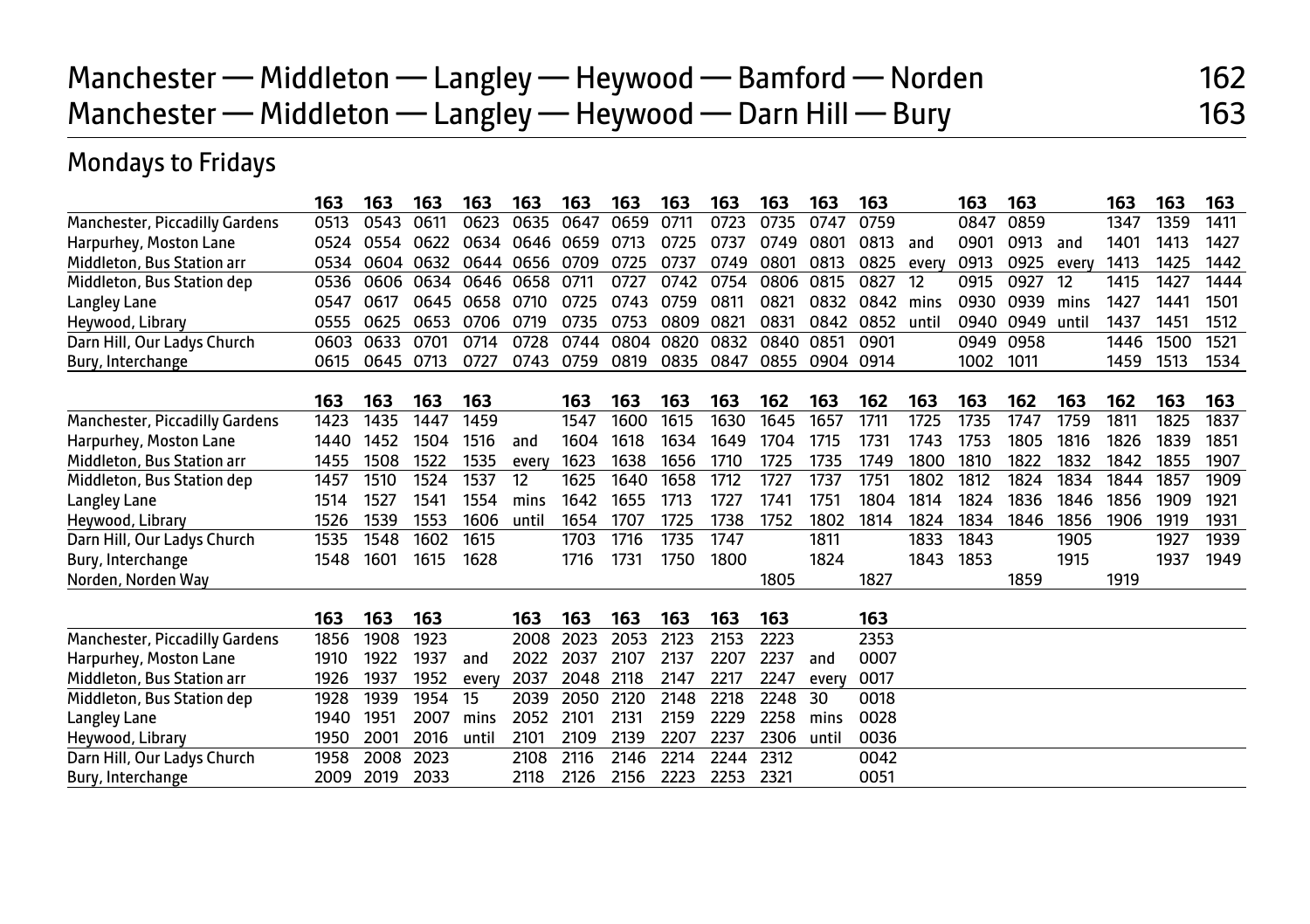## **Saturdays**

|                                | 163  | 163       | 163       | 163     |       | 163  |       | 163  | 163  | 163  | 163  | 163  | 163  | 163  | 163  | 163  | 163  | 163  | 163  |
|--------------------------------|------|-----------|-----------|---------|-------|------|-------|------|------|------|------|------|------|------|------|------|------|------|------|
| Manchester, Piccadilly Gardens | 0613 | 0643      | 0713      | 0735    |       | 0835 |       | 1747 | 1759 | 1811 | 1823 | 1835 | 1847 | 1907 | 1922 | 1938 | 1953 | 2008 | 2023 |
| Harpurhey, Moston Lane         | 0623 | 0653      | 0723      | 0749    | and   | 0849 | and   | 1801 | 1816 | 1828 | 1840 | 1850 | 1902 | 1922 | 1937 | 1953 | 2008 | 2023 | 2038 |
| Middleton, Bus Station arr     | 0632 | 0702      | 0732      | 0801    | every | 0901 | every | 1813 | 1826 | 1838 | 1850 | 1900 | 1912 | 1932 | 1947 | 2003 | 2018 | 2033 | 2048 |
| Middleton, Bus Station dep     | 0633 | 0703      | 0733      | 0803 20 |       | 0903 | 12    | 1815 | 1828 | 1840 | 1852 | 1902 | 1914 | 1934 | 1949 | 2005 | 2020 | 2035 | 2050 |
| Langley Lane                   |      | 0644 0714 | 0744      | 0815    | mins  | 0915 | mins  | 1827 | 1838 | 1850 | 1902 | 1911 | 1923 | 1943 | 1958 | 2014 | 2029 | 2044 | 2059 |
| Heywood, Library               | 0652 | 0722      | 0752      | 0825    | until | 0925 | until | 1837 | 1848 | 1859 | 1911 | 1919 | 1931 | 1951 | 2006 | 2022 | 2037 | 2052 | 2107 |
| Darn Hill, Our Ladys Church    | 0658 | 0728      | 0758      | 0834    |       | 0934 |       | 1846 | 1857 | 1908 | 1920 | 1928 | 1940 | 2000 | 2015 | 2031 | 2046 | 2101 | 2116 |
| Bury, Interchange              | 0708 | 0738      | 0808 0847 |         |       | 0947 |       | 1859 | 1910 | 1921 | 1933 | 1941 | 1953 | 2013 | 2028 | 2044 | 2059 | 2114 | 2129 |
|                                |      |           |           |         |       |      |       |      |      |      |      |      |      |      |      |      |      |      |      |
|                                | 163  |           | 163       |         |       |      |       |      |      |      |      |      |      |      |      |      |      |      |      |
| Manchester, Piccadilly Gardens | 2053 |           | 2353      |         |       |      |       |      |      |      |      |      |      |      |      |      |      |      |      |
| Harpurhey, Moston Lane         | 2106 | and       | 0006      |         |       |      |       |      |      |      |      |      |      |      |      |      |      |      |      |
| Middleton, Bus Station arr     | 2116 | every     | 0016      |         |       |      |       |      |      |      |      |      |      |      |      |      |      |      |      |
| Middleton, Bus Station dep     | 2117 | 30        | 0017      |         |       |      |       |      |      |      |      |      |      |      |      |      |      |      |      |
| Langley Lane                   | 2128 | mins      | 0028      |         |       |      |       |      |      |      |      |      |      |      |      |      |      |      |      |
| Heywood, Library               | 2136 | until     | 0036      |         |       |      |       |      |      |      |      |      |      |      |      |      |      |      |      |
| Darn Hill, Our Ladys Church    | 2142 |           | 0042      |         |       |      |       |      |      |      |      |      |      |      |      |      |      |      |      |
| Bury, Interchange              | 2153 |           | 0053      |         |       |      |       |      |      |      |      |      |      |      |      |      |      |      |      |

### Sundays and public holidays (except Christmas and New Year period)

|                                | 163  |       | 163  | 163  | 163   | 163  |       | 163  | 163  | 163  | 163  | 163  | 163  | 163  | 163            | 163   | 163    | 163       | 163    |
|--------------------------------|------|-------|------|------|-------|------|-------|------|------|------|------|------|------|------|----------------|-------|--------|-----------|--------|
| Manchester, Piccadilly Gardens | 0750 |       | 0950 | 1020 | 1050  | 1105 |       | 1620 | 1650 | 1720 | 1750 | 1820 | 1853 | 1923 | 1953           | 2023  | 2053   | -2123     | - 2153 |
| Harpurhey, Moston Lane         | 0801 | and   | 1001 | 1031 | 1102  | 1117 | and   | 1632 | 1702 | 1732 | 1802 | 1832 | 1908 | 1937 | 2007           | 2037  | 2107   | 2134      | -2207  |
| Middleton, Bus Station arr     | 0810 | every | 1010 | 1041 | 1114  | 1129 | every | 1644 | 1714 | 1744 | 1814 | 1844 | 1918 | 1947 | 2017           | 2047  | - 2117 | 2142 2217 |        |
| Middleton, Bus Station dep     | 0812 | 30    | 1012 | 1043 | 1116  | 1131 | 15    | 1646 | 1716 | 1746 | 1816 | 1846 | 1920 | 1949 | 2019           | 2048  |        | 2143      |        |
| Langley Lane                   | 0823 | mins  | 1023 | 1055 | 1128  | 1143 | mins  | 1658 | 1728 | 1758 | 1828 | 1858 | 1931 | 1958 | 2028           | -2057 |        | 2154      |        |
| Heywood, Library               | 0831 | until | 1031 | 1105 | 1138. | 1153 | until | 1708 | 1738 | 1808 | 1838 | 1908 | 1939 |      | 2006 2036 2105 |       |        | 2202      |        |
| Darn Hill, Our Ladys Church    | 0838 |       | 1038 | 1114 | 1147  | 1202 |       | 1717 | 1747 | 1817 | 1847 | 1917 | 1948 | 2013 | 2043 2112      |       |        | 2207      |        |
| Bury, Interchange              | 0850 |       | 1050 | 1127 | 1200. | 1215 |       | 1730 | 1800 | 1830 | 1900 | 1930 | 2000 | 2026 | 2056 2123      |       |        | 2218      |        |

Bus 162 does not run on Saturdays, Sundays or public holidays

For details of buses during the Christmas and New Year period, please phone 0161 244 1000

& - All bus 162 and 163 journeys are run using easy access buses. See inside front cover of this leaflet for details